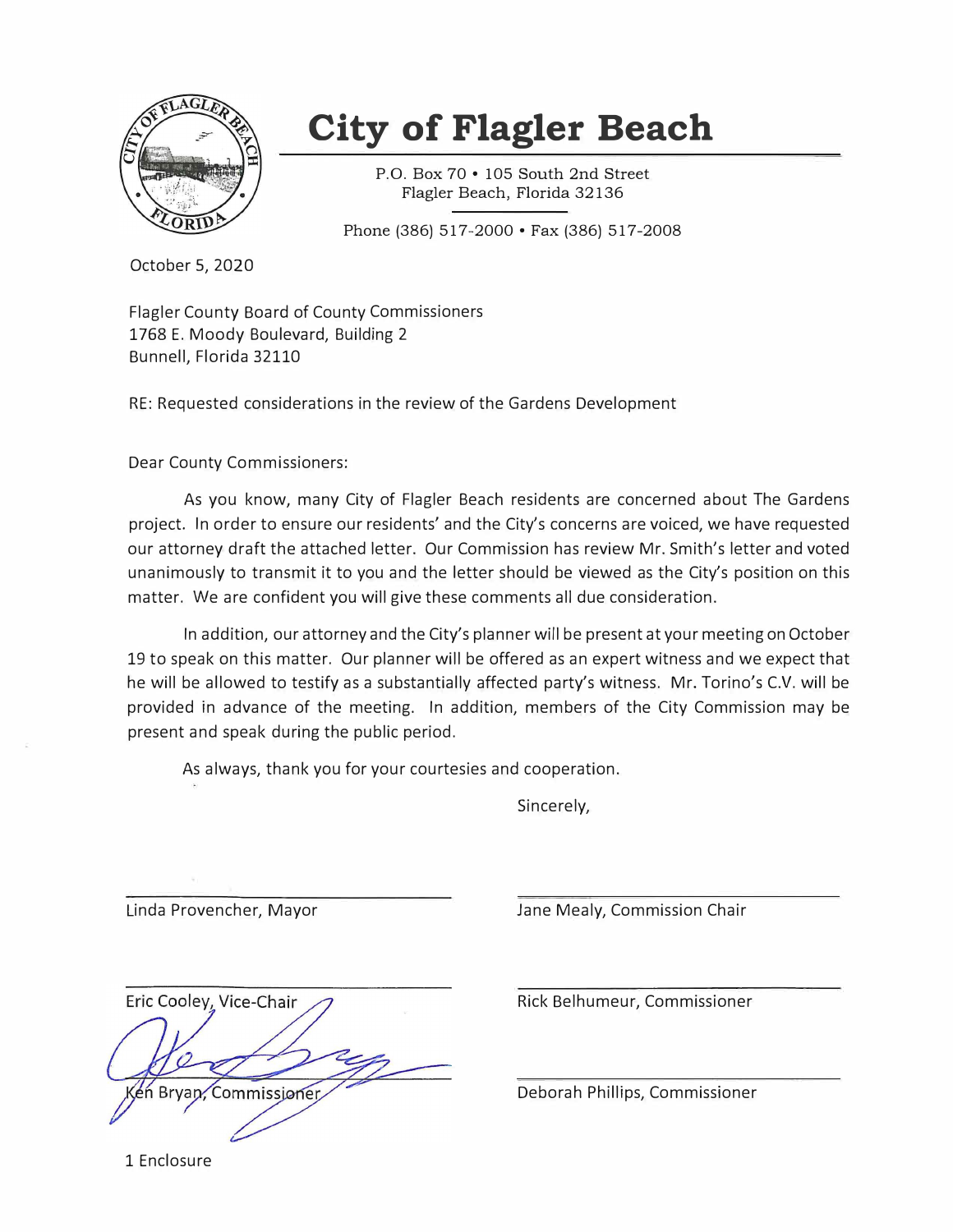

**SHEPARD, SMITH, KOHLMYER & HAND, P.A. ATTORNEYS & COUNSELORS AT LAW SHEPARDFIRM.COM** 

October 5, 2020

Honorable County Commissioners Flagler County Board of County Commissioners 1769 E. Moody Boulevard Bunnell, Florida 32110

## **RE: Hammock Beach River Club PUD Application Nos. 3209 and 3210**

Dear County Commissioners, Officials, and Staff:

On behalf of the City Commission of the City of Flagler Beach, I submit these comments and observations regarding the two public hearings regarding The Gardens development you have scheduled for your October 19, 2020 Commission meeting. I request that these comments be included in the agenda package for said meeting with each item and be distributed to all relevant County staff and officials. The City of Flagler Beach appreciates the close bonds it has with the County and all of the cordial intergovernmental coordination we have shared over the years. The City hopes that the comments expressed herein will open dialogue that continues that tradition of intergovernmental cooperation. In this letter I have addressed some general comments the City Commission asked me to present as well as four specific issues (the John Anderson Highway crossing, designation of areas for "future development," drainage, and water/sewer/reclaim) to which the City Commission has asked that I pay particular attention. Toward the end of each section dealing with a specific issue, I offer a suggested condition of approval. Please accept these comments and ideas as exactly what they are intended to be, helpful suggestions meant to inspire discourse; neither myself nor the City Commission claim to have any greater wisdom than yourselves on challenging matters such as these. For your convenience, should you wish to refer to those suggested conditions of approval during your deliberations they are all in *bold italic* font. Thank you in advance for your consideration of these items and for your faithful service to our community.

## **General Comments Regarding the PUD**

The PUD zoning and Developer's Agreement for the project under consideration were approved and entered in 2005. As we all understand, developing pursuant to an agreement entered fifteen years ago presents challenges. Conditions change, markets change, and, in this case, developers change. While the City recognizes that the instant developer (herein referred to as the "Developer") possesses the right to proceed pursuant the original PUD and Developer's Agreement, the City requests that the County hold the Developer to the commitments its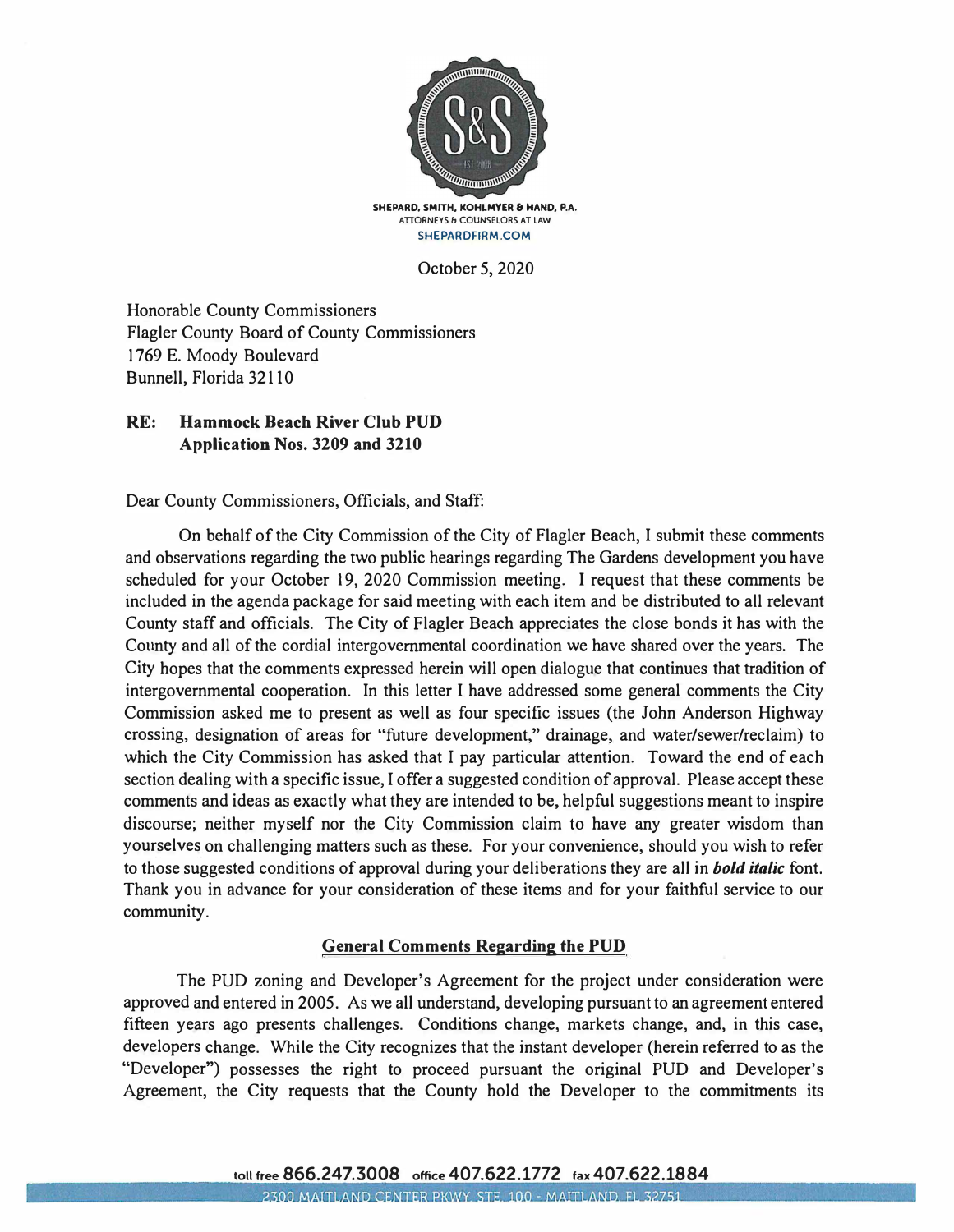predecessor in interest made when securing those development approvals. The City hopes the Developer will not be allowed to "cherry pick" and keep all the components of the original approval that work to its benefit but beg relief from others. If the Developer wants to make wholecloth changes to the development, the process for that is to seek amendment of the PUD. Your Technical Review Committee has stated the same. It cuts against the very purpose of a PUD to make large scale changes to the look, feel, and development patterns of a project while insisting any review of the existing entitlements is off-limits. PUD, after all, is an acronym for "Planned Unit Development" and you cannot have a truly planned unit development when the "plan" keeps changing.

PUDs are also commonly referred to as negotiated zoning. Through the negotiation a developer usually gets to do things in ways that the straight land use codes would not allow because the overall project as a whole and as contemplated during the review of the proposed plan honors the spirit and guiding objectives that form the basis for wise planning decisions. If a developer were to go through that process promising one picture and showing how that picture will achieve the fundamental planning goals but then a year later present an entirely different picture of what the development would look like we would all be skeptical. It would feel like a shell game. After all, the jurisdiction would have only recently approved development entitlements based on the specific creative solutions the first picture represented. Only one year removed, a commission would probably feel quite empowered to ask: "What changed to make this necessary?"

Fifteen years removed, however, we may be understandably less inclined to suspect a shell game and have a tendency to be more forgiving. As time passes and properties change hands we can understand how a different developer might have a different vision. That does not mean, though, that the overall analysis should be different nor does it mean the County's vision first negotiated should be tossed out the window. The question should still be asked: "What changed to make this necessary?" Also, it is completely reasonable to ask: "And how does this honor the vision to which we agreed when these entitlements were approved?" After all, every entitlement given in a PUD is in some form matched up with a creative solution being offered by the Developer. It matters not whether we are one year or fifteen removed—successful negotiations, just like successful developments, are built upon the foundation of reciprocal commitments and honoring promises made.

By insisting its requests for modifications be reviewed in the form of amendments to the conceptual plan and a preliminary plat instead of revisiting the underlying PUD, the Developer has placed the County in an uncomfortable position and caused the community to feel like this project is being pushed through rather than mindfully considered. That is unfortunate but it is a developer's right to insist its requests be given consideration. Through this process you are providing this Developer that due consideration. During your deliberations, the City hopes you will consider the purpose of PUDs generally, the purposes, goals, and objectives of the County within this PUD specifically, and whether it is really fair to the County and its residents to approve the level of deviation proposed without reopening the PUD. The City is confident that as you mindfully engage in that process you will arrive at an appropriate and reasonable conclusion, whatever you may conclude.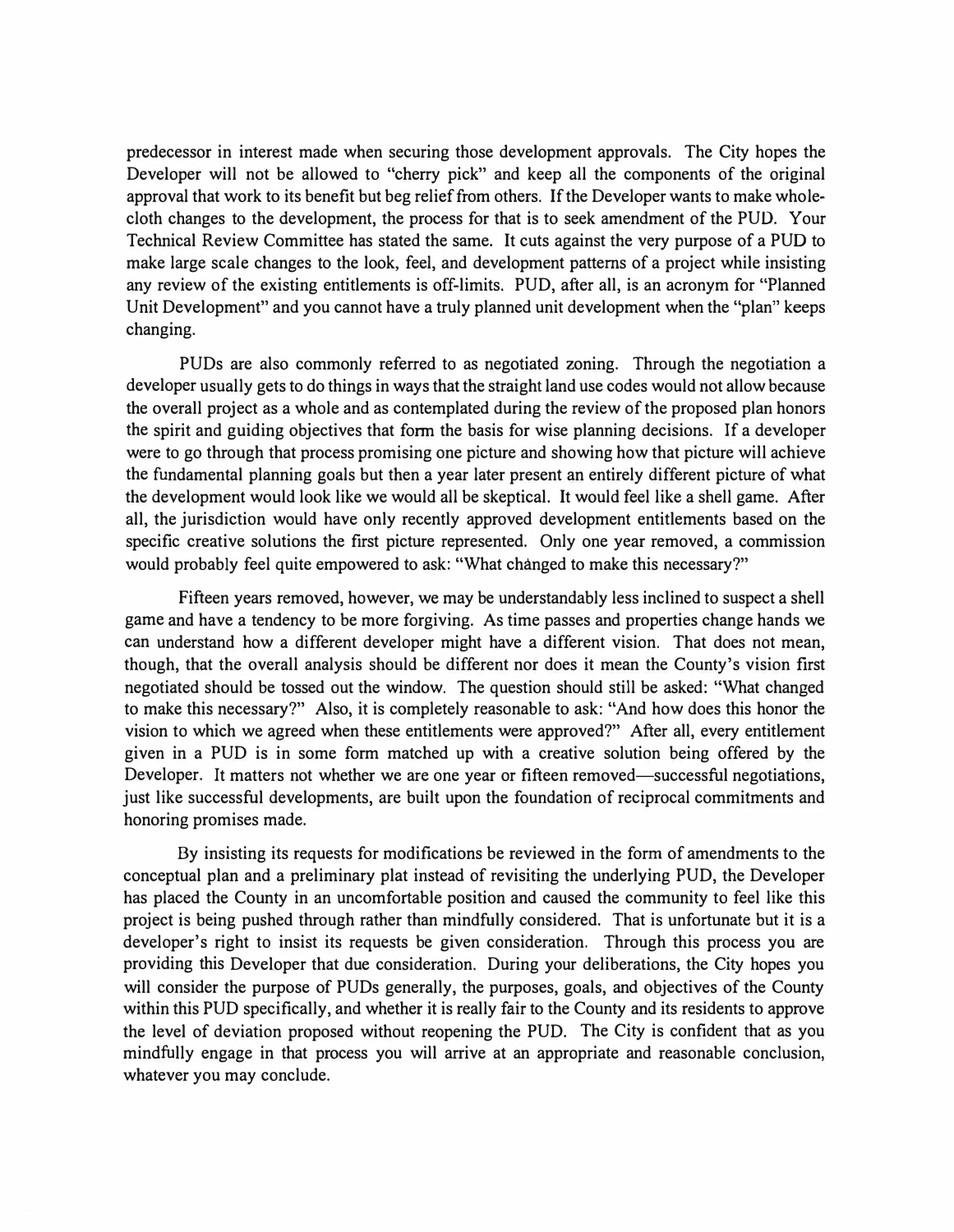#### **Item 1: At-Grade Crossing at John Anderson Highway**

One of the changes in the plan that has generated a certain degree of consternation is the now at-grade crossing at John Anderson Highway. The omission of an off-grade crossing at John Anderson Highway has spurred debate between the Developer and your Technical Review Committee staff. The Developer takes the position that the Developer's Agreement allows for such a change to the approved Conceptual Site Plan without amendment of the PUD. Members of your Technical Review Committee have taken a different view. The following passages are quoted from the Technical Review Committee Notes of the June 17, 2020 meeting; specifically, these are comments from the County's legal department:

> Land Development Code (LDC) Section 3.04.02(F) lists two findings that must be made by the County Commission in order to rezone a Property to PUD. Those findings are:

- 1. The proposed PUD does not adversely affect the orderly development of Flagler County and complies with the comprehensive plan adopted by the Flagler County Board of County Commissioners.
- 2. The proposed PUD will not adversely affect the health and safety of residents or workers in the area and will not be detrimental to the use of adjacent properties or the general neighborhood.

In regard to the second required criterion, when the Planning and Development Board considered the rezoning of the subject Property to PUD on October 11, 2005, it explicitly based its finding as follows:

> "The southerly extension of Colbert Lane will provide a controlled, signalized intersection and a grade separated crossing is proposed for John Anderson Highway."

In other words, the Planning Board recommended the County Commission rezone the subject property to PUD based on the premise that the impact of traffic from the development on the neighboring community would be mitigated by the construction of an access into the development at the intersection of Colbert Lane and SR 100 and a crossing over/under John Anderson Highway.

#### County Commission Consideration of Access

Then, on November 7, 2005, when the County Commission gave the final approval of rezoning the Gardens to PUD, LDC Section 3.04.02(F) required the Commission to make the same finding that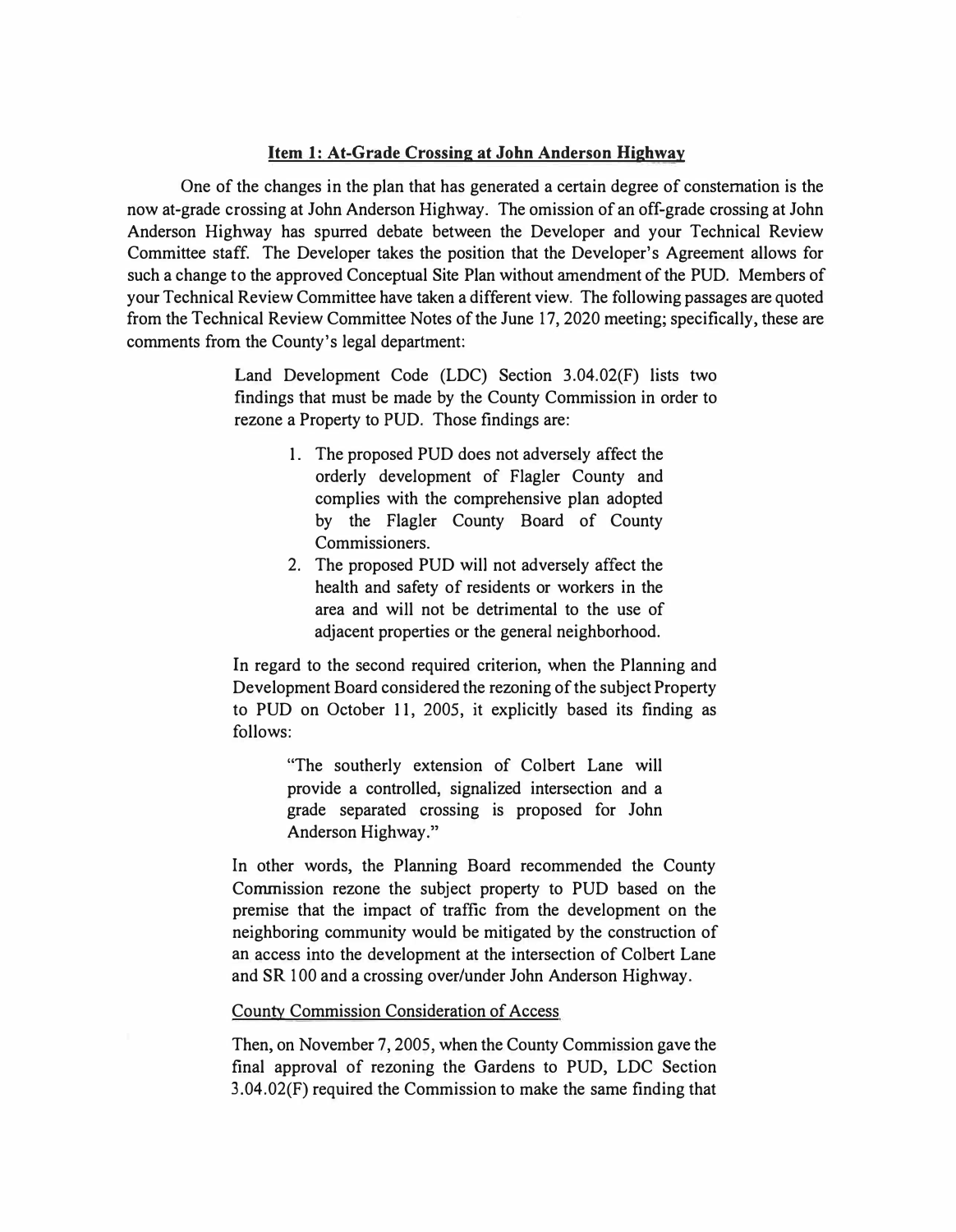the PUD would not adversely affect the neighboring community. In regard to this required finding, the County Commission minutes state in part:

> "The southerly extension of Colbert Lane will provide a controlled, signalized intersection on S.R. 100. The grade separated road crossing on John Anderson Highway results in a marginal number of trips on that segment."

The County Commission's minutes also reiterate that the Planning Board's recommendation of approval was subject to a number of conditions including the off-grade crossing of John Anderson Highway and an access point at the southern terminus of Colbert Lane at SR 100. The County Commission's rezoning of the parcel to PUD, therefore, was predicated upon an access point at SR 100 and Colbert Lane and an off-grade crossing of John Anderson Highway in order to not adversely affect the neighboring community.

\* \* \*

The off-grade crossing was made permissible rather than mandatory because being only at a conceptual level, it was unclear how much development would be east of John Anderson Highway. The more development east of John Anderson Highway, the more the need for an off-grade crossing. The Section 4.7 of the PUD Agreement, as quoted above, allows the developer to change the location of the internal roadways depicted on the Conceptual Site Plan but not to omit them entirely. The off-grade crossing was made optional in the text of the Agreement at a time when the development was only conceptual. The current proposal depicts almost the entire development east of John Anderson Highway, making the off-grade crossing all the more imperative in keeping with the intent of the PUD Agreement to not adversely affect the neighboring community.

I agree wholeheartedly with your own staffs legal analysis. Frankly, I cannot frame the argument any more clearly than your staff has. If the Developer wants to omit the off-grade crossing at John Anderson Highway he has the option of requesting that change through an amendment to the PUD but accomplishing that change in the manner currently proposed is not consistent with the letter or intent of the 2005 PUD approval.

If you decide to proceed with consideration of the amendments to the Conceptual Site Plan as proposed, it would be only appropriate to at least apply the same level of review and consideration to that element of the new plan as it would have received if proposed during the original PUD approval process. After all, your Comprehensive Plan's mandate that a "proposed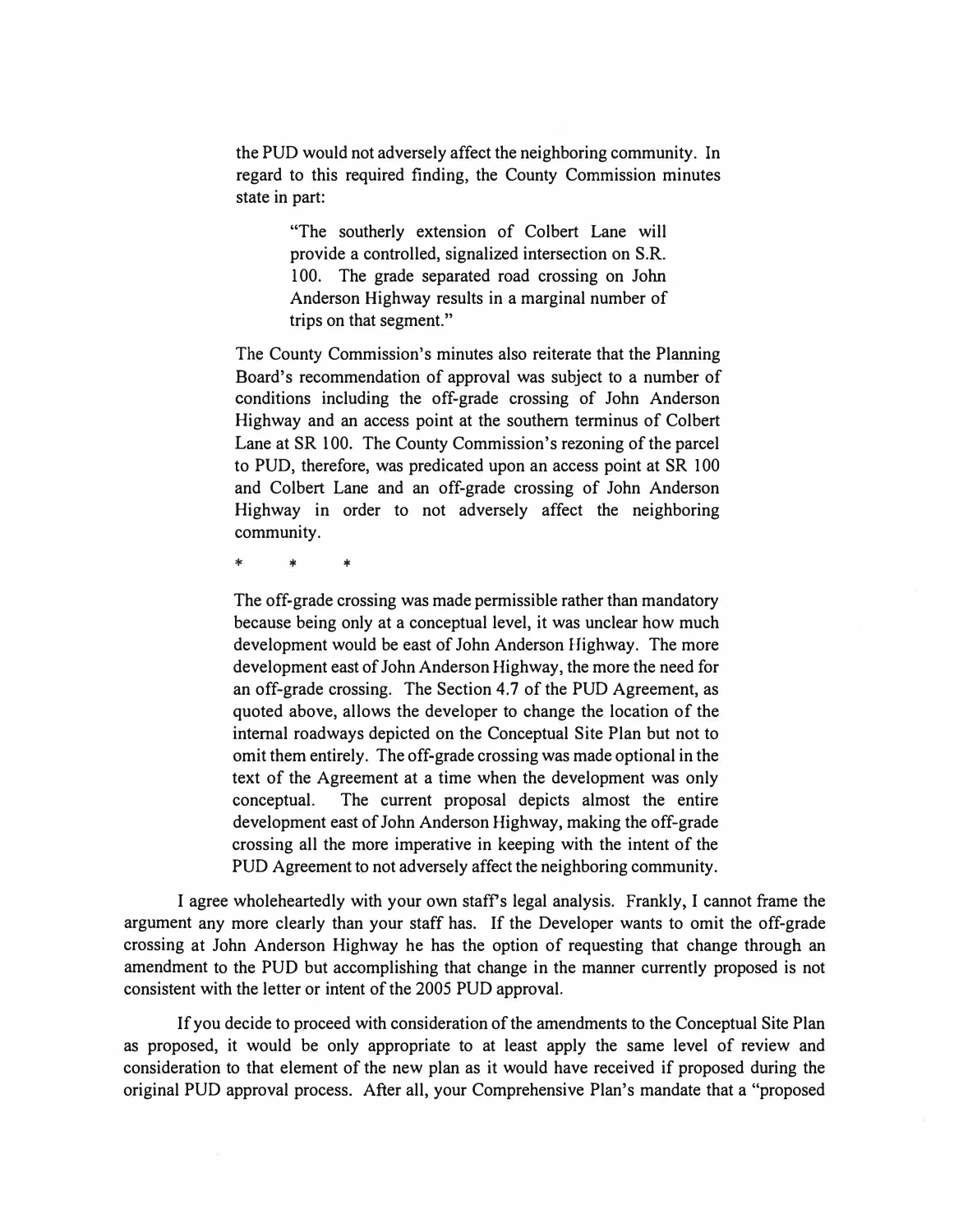PUD will not adversely affect the health and safety of residents or workers in the area and will not be detrimental to the use of the adjacent properties or the general neighborhood" applies as much today as it did fifteen years ago. Accordingly, the City respectfully requests the Developer be asked to provide evidence to show how conditions have changed since 2005 such that the protection the Planning Board and Commission originally found essential to protect the neighboring community is no longer needed. Until such a showing is made, the City requests the County withhold judgment on this aspect of Developer's requests for modifications.

Finally, should you determine that the developer may omit the off-grade crossing at John Anderson Highway in a manner that is permissible and consistent with the PUD, Developer's Agreement, and all conditions of approval of same, the City urges you to consider the following condition of approval: *"Prior to permits being issued/or the proposed at-grade crossing at John*  Anderson Highway the Developer shall establish by competent substantial evidence subject to *review and verification by the County and comments from impacted neighboring jurisdictions pursuant to the Intergovernmental Coordination Element of the Comprehensive Plan that such at-grade crossing will not adversely affect the health and safety of residents or workers in tlie area and will not be detrimental to the use of adjacent properties or the general neighborhood."*  Such a condition will ensure that all stakeholders' interests and rights are fully considered before any impacts occur.

### **Item 2: Areas Designated for Future Development**

County technical review staff have expressed concerns with the identification of areas for "Future Development." The City is confident that all parties involved fully understand that such designation creates no entitlements; it is nothing more than an expression of the Developer's intent. Of course, that reformulated expression of intent begs the question: "When the County approved the PUD and Developer's Agreement in 2005, was it understood that those areas were contemplated for future development and, if not, does adding those areas as potential development sites fundamentally alter the nature of the pending development?" Again, one of the primary functions of the PUD as a planning tool is to apply a comprehensive development approach to a project and, in so doing, find creative methods to deal with site and regional challenges that cookie cutter zoning codes are not always well tailored to address. When we look at a large development it will almost always present unique challenges but, often, because of the size it will also present unique opportunities. The PUD as a tool works precisely because we are able to leverage the unique opportunities against the unique challenges on a project scale basis and create a final framework in which everyone is better off. When projects start to break down into one PUD over here, another one over there, and a third back there, that fractionalization of the holistic project undermines the best parts of the PUD tool.

If you find the new plan does not meet the County's goals in the old plan, the City asks that you deny the Developer's current requests; let the Developer make the requests in a process that better honors and promotes the give and take nature of a PUD. Alternatively, if the County Commission finds the Developer could proceed with its current plan subject to a condition that would ensure additional review of this item, the City offers a condition of approval along these lines: *"Any increase in residential density or commercial intensity beyond that approved within*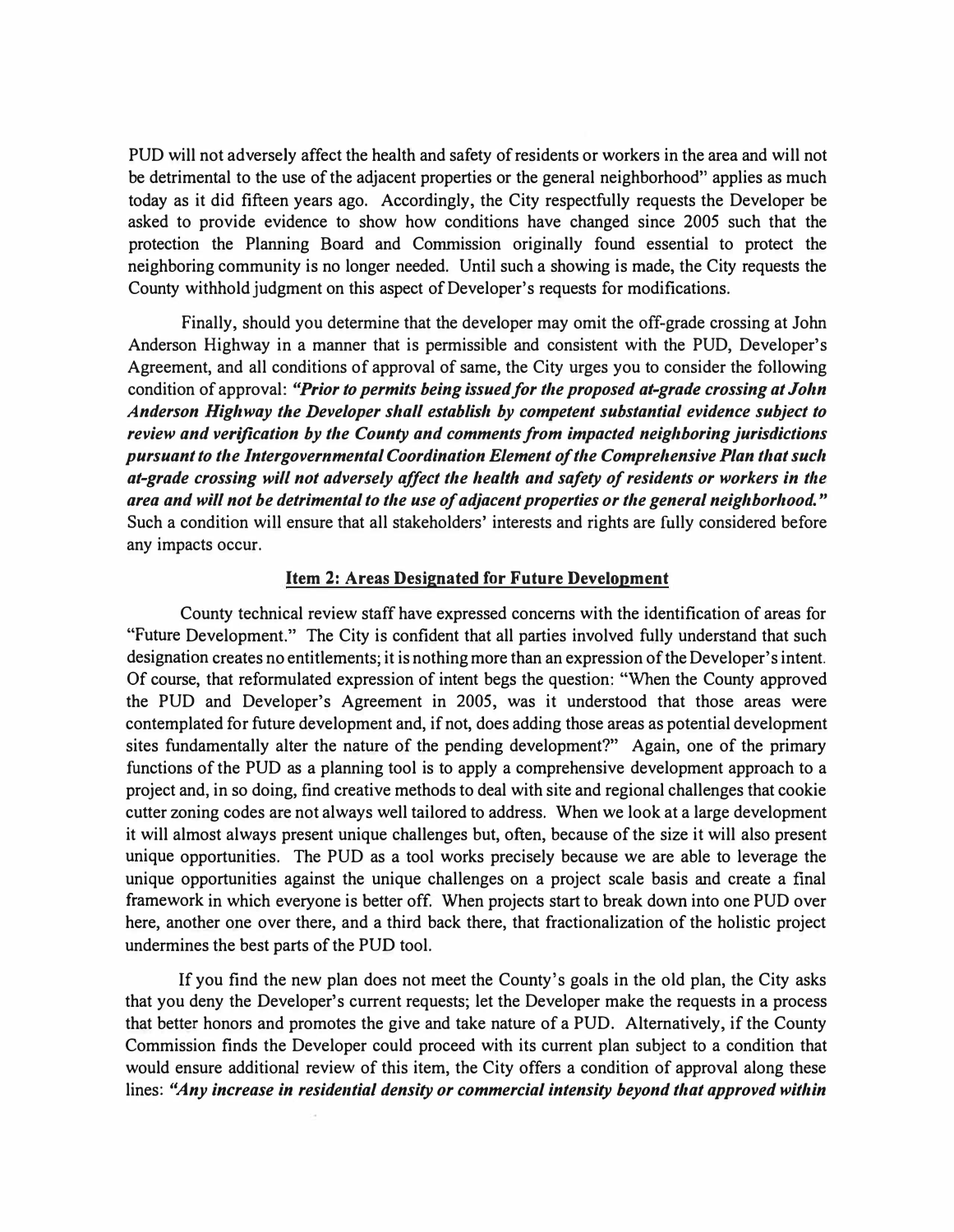*the 2005 PUD shall require amendment of said PUD or other appropriate rezoning of the property for which such increases are sought."* Said condition would clearly state the legal reality of the parties' posture and give the community comfort that any increases in entitlements would receive the consideration the law requires.

#### **Item 3. Drainage**

The Developer's consultants have gone on record stating that they do not build developments that flood. We would expect no less. That response to neighbors' concerns about flooding risks is quite dismissive and unneighborly, though. Residents of Flagler County are unfortunately only too well aware of the risks and consequences of flooding. Nobody expects a developer to build a development that is going to flood. Neighbors are always concerned, however, that a developer, in making sure its development does not flood, will alter grades and historical natural water flows in such a manner that creates flooding problems for them. To express it in very simple terms: I am not allowed to build a levee system around my property to protect it from historical natural water patterns at the expense of my neighbors. I do not mean to imply that that is what the developer is proposing; rather, I am asking that we all be sensitive to what are very real and sincere concerns. Raising grades will alter historical natural water flow patterns and raises the risk that neighboring properties will suffer adverse consequences. If this matter had come forward as an amendment to the PUD, the City believes a much more detailed and involved review of drainage patterns would have occurred. At the very least, had this change been proposed as an amendment to the PUD, the City hopes the County would have sought input, review, and comment from the City on this issue pursuant to the County's obligations under its Comprehensive Plan's Interlocal Coordination Element.

The City believes the County would be well within its rights to deny the Developer's currently proposed plans so that such plan could be reviewed in a PUD Amendment process which is better suited to this type of review. Alternatively, in the event the County Commission finds it appropriate to approve the Developer's requests, the City asks that the following condition be included: *"No fill or grade shall be authorized or approved unless the Developer shows by competent substantial evidence, subject to independent review and verification by tlte County and comments from impacted neighboring jurisdictions in a manner consistent wit/, tlte Intergovernmental Coordination Element of tl,e Compre/zensive Plan, t/zat sue/, alterations to grade shall not alter historical natural water flows in a manner that will adversely affect any adjacent property or neighborhoods.*" Such a condition will give the community greater confidence that neighbors will not suffer so that the Developer can benefit.

#### **Item 4. Reclaimed Water**

The City Commission is disappointed to see that the Developer's response to questions raised by your Technical Review Committee on the topic of reclaimed water were a passive, "We'll install purple pipe." The PUD approved in 2005 contemplated the Developer's predecessor in interest taking a much more active role in making reclaimed water available. In fact, in the approved PUD the developer was to be in the lead on all water, sewer, and reclaim infrastructure. Then occurred the "Water Wars," the result of which was a settlement agreement between the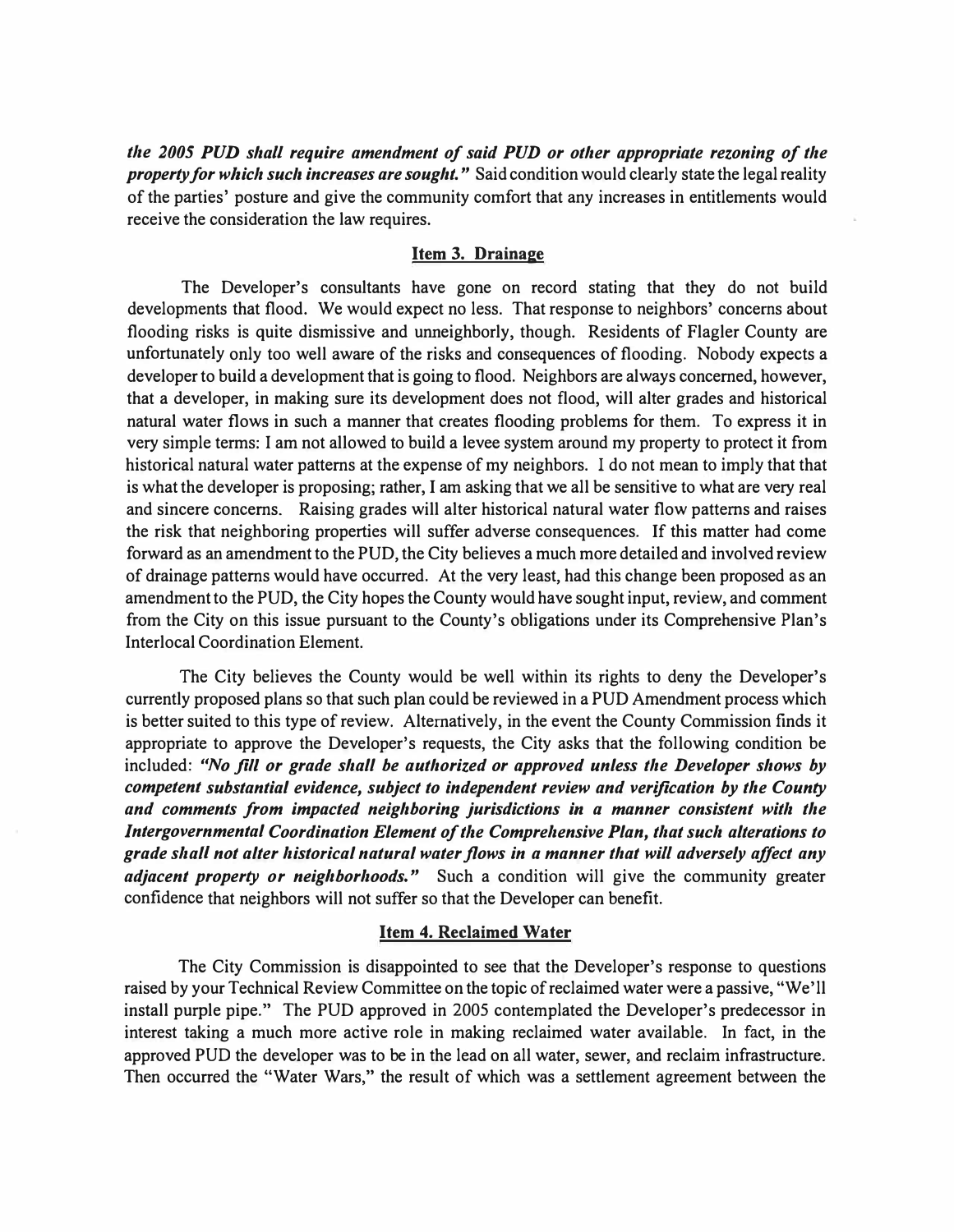County, Flagler Beach, Palm Coast, and Developer's predecessor in interest in 2007. Pursuant to that Settlement Agreement, the City became responsible for providing the water and sewer and the potential future reclaimed water facility was to be built by the Developer on the City's water treatment site. It is important to remember that the Developer's predecessor in interest was a party to that Settlement Agreement and all of the obligations owed by the predecessor developer are now owed by the Developer.

All parties involved in the Settlement Agreement fully expected the developer to take an active lead role in making sure reclaimed water was a reality by the time the project generated demand for water and sewer. Specifically, Section 4.4 of the Settlement Agreement provides:

> The POA [the developer] shall design, permit, and construct a reclaimed water treatment facility capable of producing 1.0 million GPDADF of reclaimed water ("Reclaimed Water Capacity") meeting FDEP requirements under Chapter 62.610 F.A.C. ("Reclaimed Facility"), at its expense, to be located on the FLAGLER BEACH wastewater treatment plant site, to be conveyed at completion to FLAGLER BEACH. *The Reclaimed Facility shall be constructed as a condition of delivery of the Wholesale Capacity by Flagler Beach,* subject to the provisions of Section 4.5(2) below [emphasis added].

As you can see in the emphasized language, the City's obligation to provide the bulk of the capacity is conditioned upon the delivery of a reclaimed water plant. The commitments and obligations of the parties in the Settlement Agreement are as valid today as they were in 2007. The Developer is obligated to fulfill its end of the bargain it chose to inherit. As stated in the introductory paragraphs, the Developer does not get to insist upon all the benefits of the old agreements while reneging on the promises its predecessor made. We all know how important the use of reclaimed water by this project was in the 2005 review. The entitlements the Developer now possesses were granted at least in part because the predecessor developer had offered and agreed to take such an active role in the future of the community.

The City remains ready, willing, and able to comply with its commitments as stated in the Settlement Agreement. The City is further willing to negotiate with all necessary parties reasonable modifications to the terms of the Settlement Agreement that may better fit the current needs and objectives of the parties. The City expects the Developer, however, to be equally ready, willing, and able to fulfill its obligations and to be equally reasonable in its efforts to find an appropriate solution that honors one of the central components this PUD was built upon. For that reason and in the event the County Commission finds it appropriate to approve the Developer's current requests, the City requests that a condition of approval be included to the effect of: *"Prior to issuance of any certificates of occupancy Developer shall satisfy its obligations relating to* reclaimed water contained within the Settlement Agreement entered in Case No. 06-001531CA *before the Circuit Court of the Seventh Judicial Circuit in and for Flagler County, Florida, or otherwise negotiate and agree to modifications of such terms with all necessary parties in such a manner as to ensure reclaimed water will be available from the City of Flagler Beach prior to*